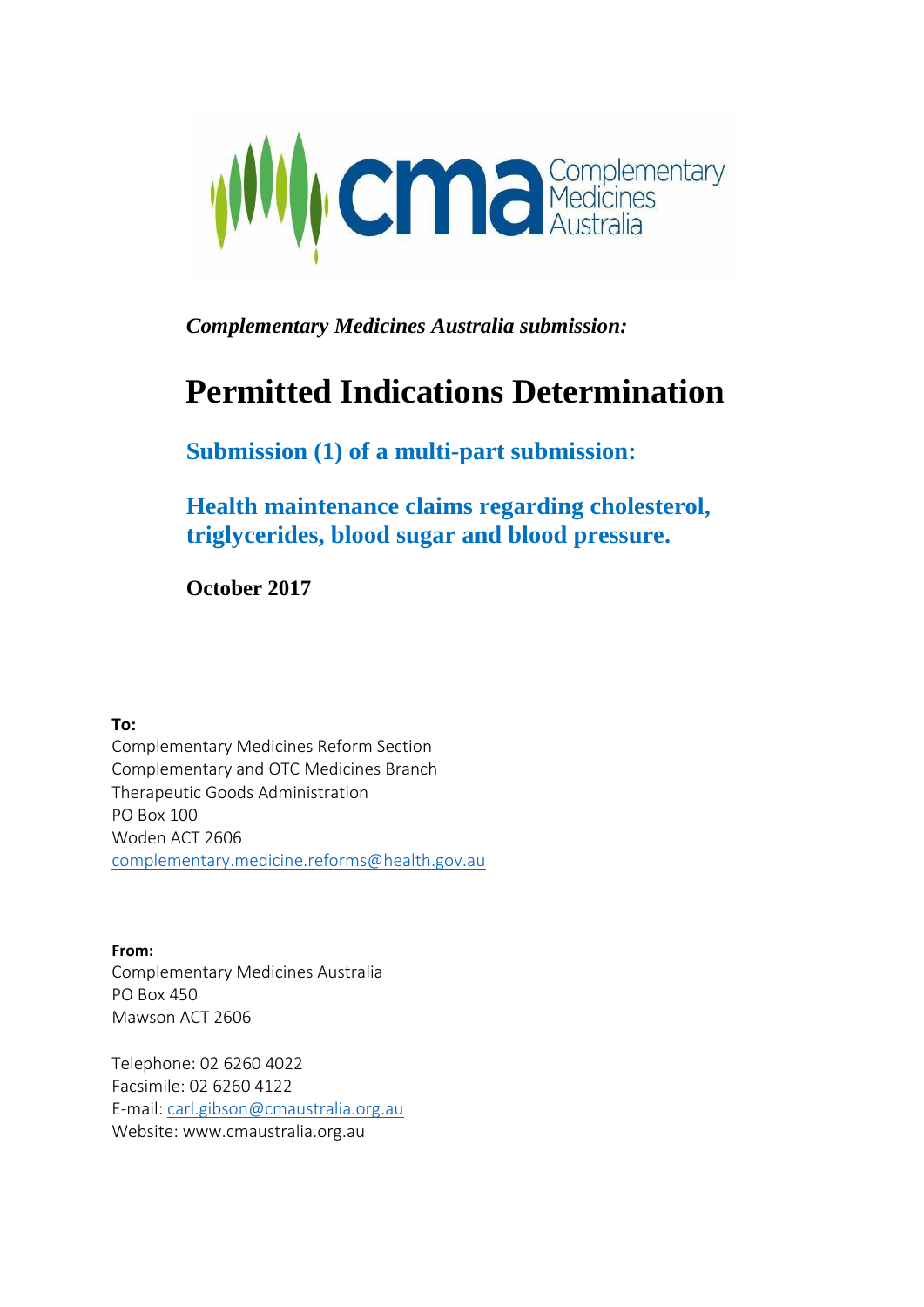

## **Introduction**

Complementary Medicines Australia (CMA) is exclusively committed to a vital and sustainable complementary medicines sector, and represents stakeholders across the value chain, including manufacturers, raw material suppliers, distributors, consultants, retailers and allied health professionals.

The increasing consumer demand for complementary medicines has resulted in the industry becoming a significant pillar in preventative healthcare, both economically and as an employer. Over the last few decades the Australian complementary medicines sector has evolved into a major world class industry supporting domestic jobs, research, manufacturing and exports.

CMA welcomes the opportunity to review and provide comments on the draft list of permitted indications for listed medicines, and the opportunity to propose additional indications or evidence qualifiers. The following submission is in relation to a particular subset of indications. Further submissions to the draft list may follow.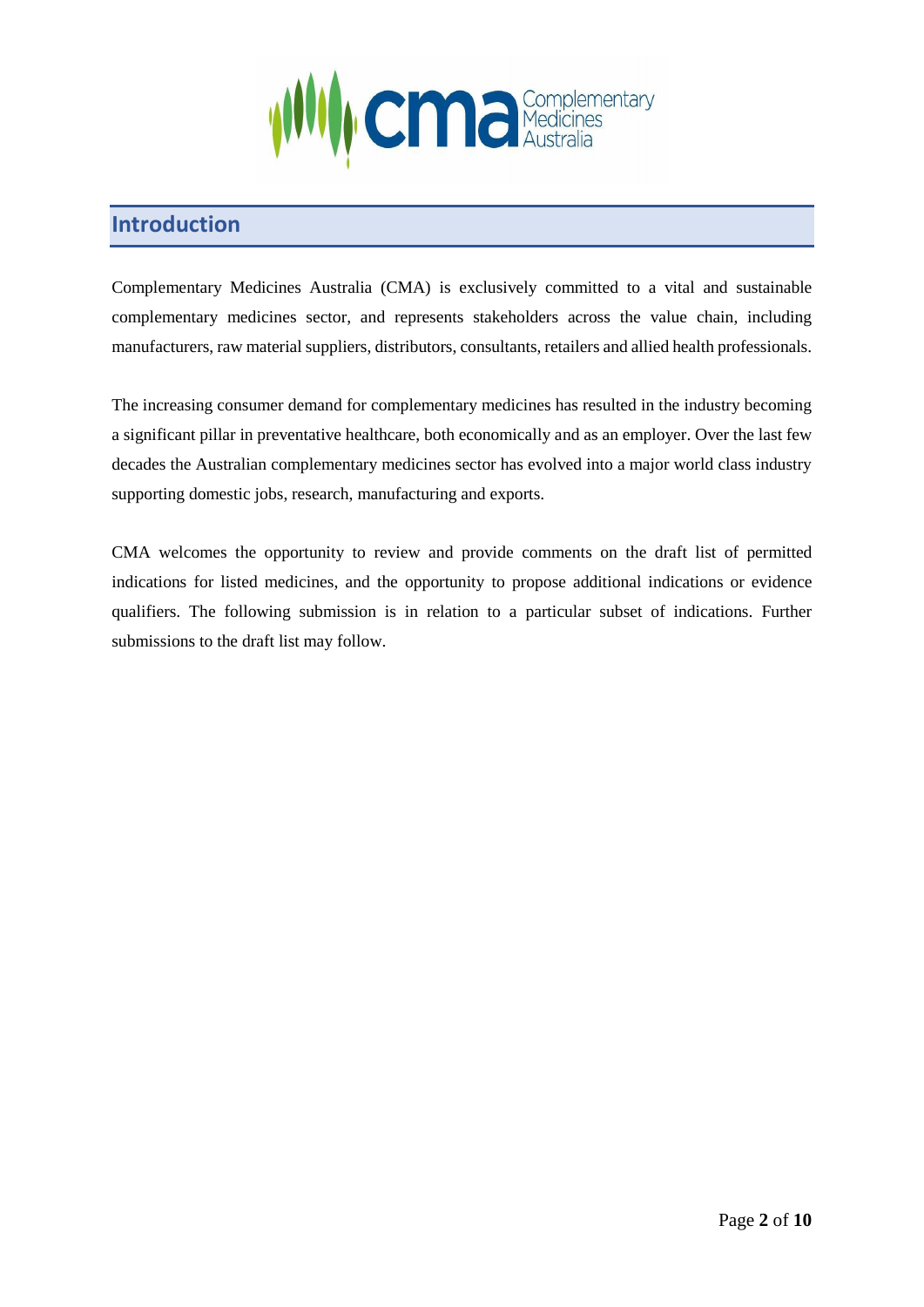

# **Indications referring to substrates or other markers**

#### **Included indications in Draft List (July)**

The draft list of permitted listable indications includes some indications referring to cholesterol, blood sugar and triglycerides. These are shown in Table 1 below.

| <b>Body part/system</b>          | <b>Complete Indication</b>                                                | <b>Specific requirement</b><br>applying to use of the<br>indication                                              |
|----------------------------------|---------------------------------------------------------------------------|------------------------------------------------------------------------------------------------------------------|
| CARDIOVASCULAR<br>- BLOOD        | Helps maintain/support cholesterol<br>health                              | Must not be for lowering or<br>raising blood cholesterol<br>levels from outside of the<br>normal healthy range   |
| <b>CARDIOVASCULAR</b><br>- BLOOD | Helps reduce the oxidation of LDL<br>cholesterol                          | Must not be for lowering or<br>raising blood cholesterol<br>levels from outside of the<br>normal healthy range   |
| CARDIOVASCULAR<br>- BLOOD        | Helps reduce intestinal absorption of<br>cholesterol from dietary sources | Must not imply lowering or<br>raising the cholesterol<br>levels from outside of the<br>normal healthy range      |
| <b>CARDIOVASCULAR</b><br>- BLOOD | Helps maintain/support blood<br>sugar/glucose health                      | Must not be for lowering or<br>raising blood sugar/glucose<br>levels from outside of the<br>normal healthy range |
| CARDIOVASCULAR<br>- BLOOD        | Aid/assist/helps the transport of<br>glucose into the cells               | Must not be for lowering or<br>raising blood sugar/glucose<br>levels from outside of the<br>normal healthy range |
| CARDIOVASCULAR<br>- BLOOD        | Aid/assist/helps<br>glucose/sugar/carbohydrate<br>metabolism              | Must not be for lowering or<br>raising blood sugar/glucose<br>levels from outside of the<br>normal healthy range |
| <b>CARDIOVASCULAR</b><br>- BLOOD | Helps in the maintenance of healthy<br>blood lipids/blood fats            | Must not be for lowering<br>blood lipids, blood fats and<br>triglycerides                                        |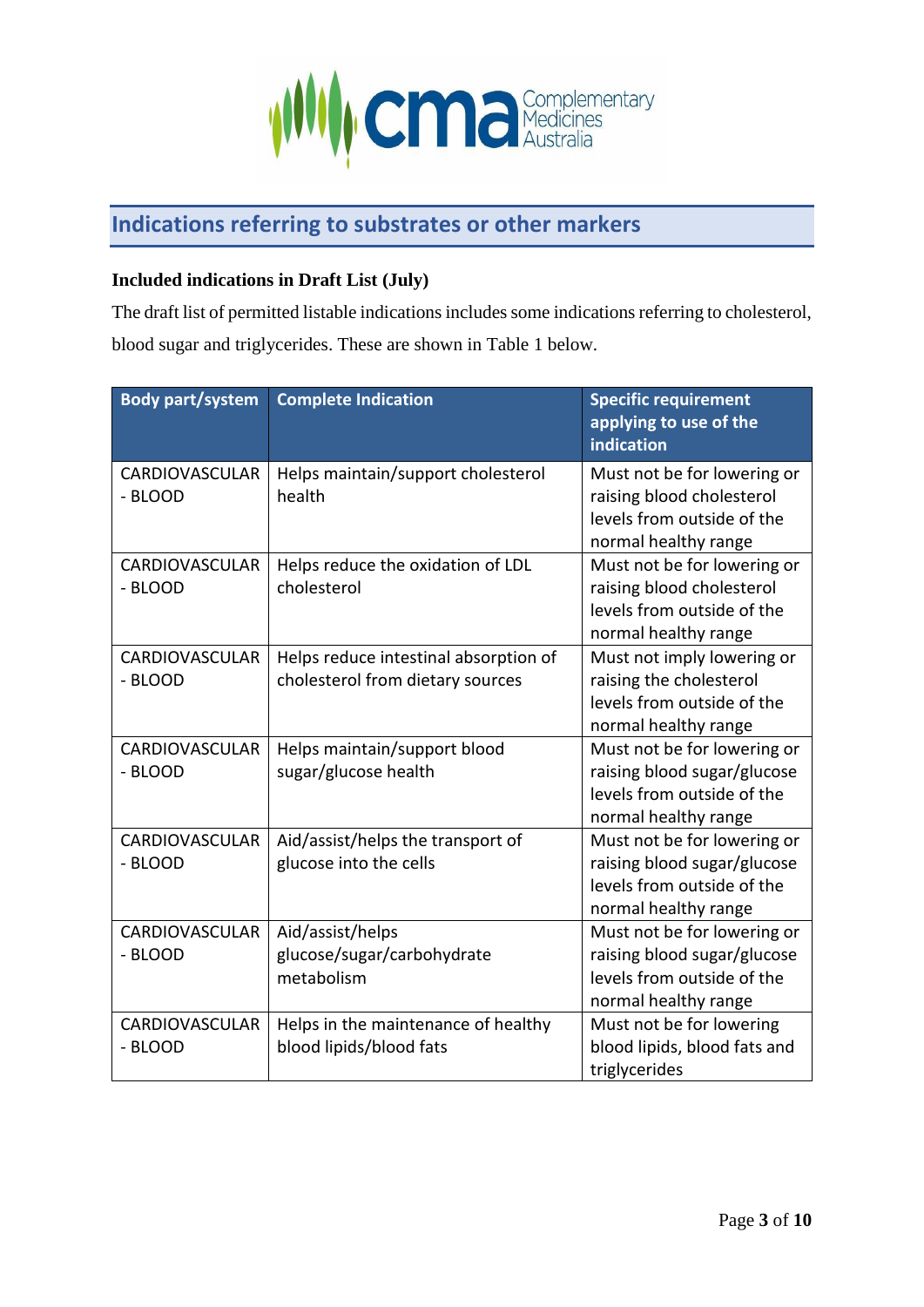

These indications refer to normal body substrates and processes and CMA agrees with their continued inclusion in the list of permitted indications. It is consistent with the approach to other biological structures and substrates described throughout the permitted indication list.

#### **Excluded indications in Draft List (July), and application for these indications**

Indications commonly used in listed medicines for some decades referring to the normal levels of these biological substrates such as glucose and cholesterol have been omitted from the list. Included in Table 1 of Appendix 1 at the end of this document are a list of indications for addition to the list. Below is a discussion of the suitability of these kinds of indications, including discussion of an additional specific requirement applying to use of the indications.

#### **Serious conditions**

Health benefits for 'serious forms' of diseases, conditions, ailments or defects are not eligible for listing. The TGAC restricts advertising of serious forms of diseases, conditions, ailments or defects which are:

- *Generally accepted not to be appropriate to be diagnosed and/or treated without consulting a suitably qualified healthcare professional, and/or*
- *Generally accepted to be beyond the ability of the average consumer to evaluate accurately and to treat safely without regular supervision by a qualified healthcare professional.*

'Levels' of these substrates are not intrinsically diseases, conditions, ailments or defects. Glucose and cholesterol for example are ubiquitous biological molecules. Regulatory mechanisms within the body (production, excretion, transport) operate to keep bodily substrates and processes in balance. A normal range is recognised, above this there is a range recognised as a 'pre-disease' state, followed by a range that characterises named disorders such as diabetes, hyperlipidaemia and hypercholesterolaemia. While elevated levels of cholesterol, glucose, etc. may be considered serious disorders, undefined levels or 'normal' levels of these substrates are not.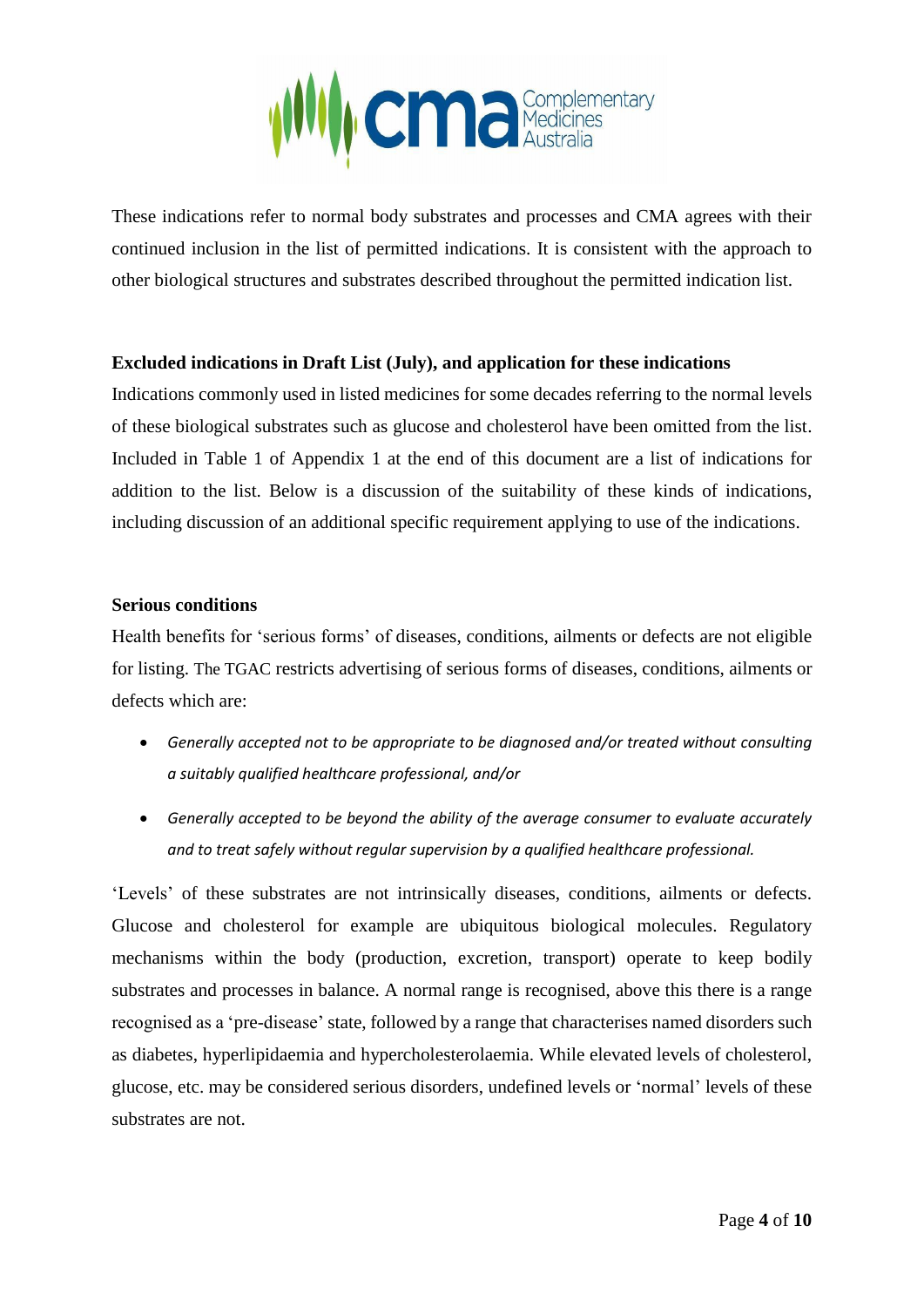

The Royal Australian College of General Practitioners (RACGP) Clinical Guidelines for cholesterol and other lipids<sup>1</sup> recommends that: 'Adults should have their blood lipids (a fasting sample should be used when assessing elevated triglycerides [TG]) assessed every five years starting at 45 years of age.' Further, they recommend that for low risk individuals age 45+, lipids should be measured every 5 years, and for moderate risk individuals, every 2 years. When not at high risk of cardiovascular disease requiring pharmacological intervention, individuals may take lifestyle approaches.

It is not inappropriate for individuals before the age of 45 and individuals over 45 who are low/moderate risk and not recommended for pharmacological treatment, to seek to maintain normal or healthy levels of such substrates via lifestyle measures inbetween the normal, recommended Australian testing protocol. Lifestyle measures may encompass a whole range of approaches, including diet, exercise, meditation, and functional foods or complementary medicines.

#### **Indications consistent with low risk principles for listed medicines**

The indications proposed in Table 1 of Appendix 1 to this document are suitable for listing and consistent with low risk principles for listed medicines. They pass the criteria referred to in the TGA's Permitted Indication Fact Sheet<sup>2</sup>:

Permitted indications must be low risk. Low risk indications may refer to:

Health maintenance: The normal physiological effects of substances on growth, development and normal functions of the body. (E.g. 'Supports healthy liver function').

We are aware that the regulator has raised issues in relation to evidence, but the body of evidence is constantly changing and the holding of appropriate evidence is the responsibility of individual sponsors. It is a discussion that is not materially relevant to the discussion regarding whether the indications are of a suitable nature for listed medicines.

<u>.</u>

<sup>1</sup> https://www.racgp.org.au/your-practice/guidelines/redbook/8-prevention-of-vascular-and-metabolic-

disease/83-cholesterol-and-other-lipids/

<sup>2</sup> https://www.tga.gov.au/criteria-permitted-indications-fact-sheet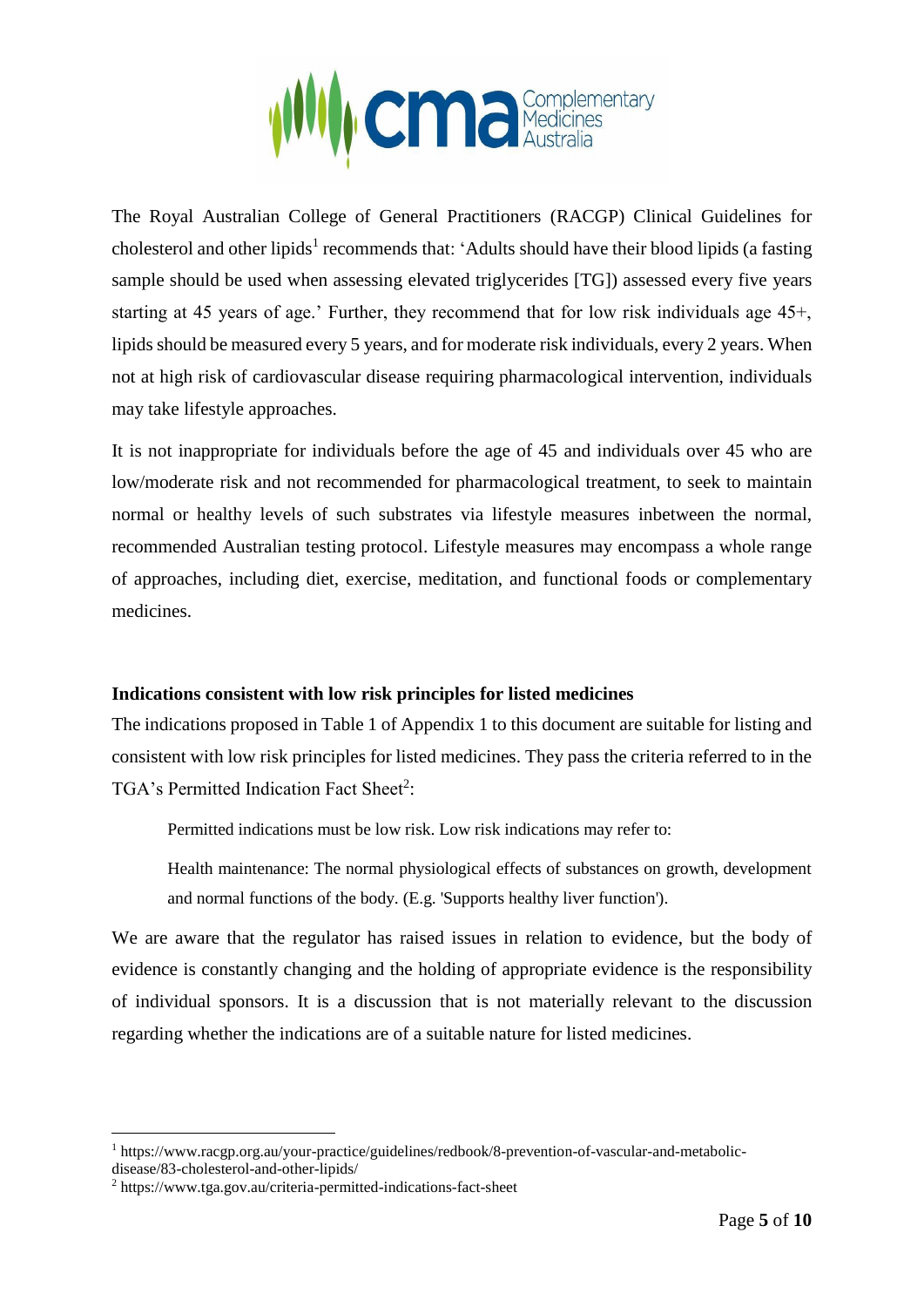

#### **Exclusion of indications inconsistent with list of Permitted Indications**

The omission of these indications represents an inconsistency within the list of permitted indications. Many indications in the list refer to other biological substrates/conditions that occur within normal ranges such as oxygen, thyroid hormone, oestrogen, testosterone, vitamins and minerals. Like blood glucose, cholesterol and blood pressure, all these substances may exist in the body in normal or abnormal ranges and abnormal levels give rise to recognised medical conditions that require medical intervention. These other substrates/conditions have not been omitted from the permitted indications list, they have only been omitted in the abnormal range. In addition, as for blood glucose and cholesterol, all require testing to assess the normality of the range.

We also draw your attention to the inclusion of indications within the draft list of permitted indications that refer to the maintenance of cardiovascular health. Helping support/maintain lipid, cholesterol, blood sugar and blood pressure levels are just one part of cardiovascular health and it is reasonable to include indications referring to these items.

#### **Comparable Australian food regulation and overseas regulators**

Many food items contain health claims that are far higher than the indications that CMA are requesting to remain in the list of permitted indications. These food items are also available for self-selection by consumers. It doesn't appear to be a concern of the Australian government that consumers attempting to reduce cholesterol with food items presents a serious risk to consumers seeking adequate care by health care professionals for serious conditions.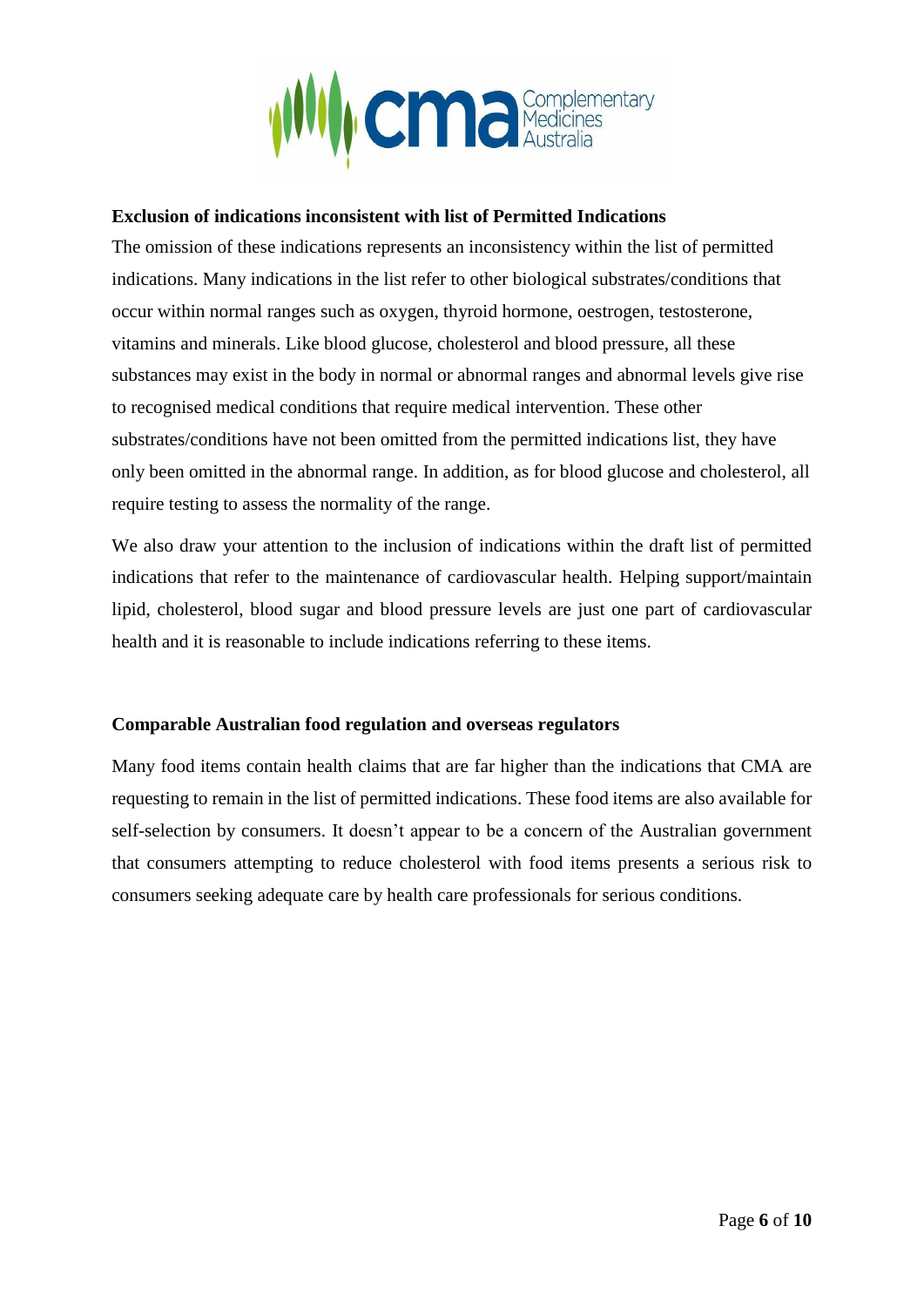



Indications relating to the reduction of blood lipid and blood glucose levels have similarly been included in herbal monographs published by comparable regulators (*eg* Health Canada monographs for garlic, flaxseed and *Irvingia gabonensis*).

The claims for all such products are higher than those being proposed in this submission.

#### **Low risk indications**

Indications must not claim to be effective in all situations. As such the proposed indications are mitigated by the use of qualifying terms such as 'assists in the maintenance' or 'helps to support'.

Indications must be considered in terms of whether it would pass the test of how a reasonable person would interpret and act upon provided information. CMA does not believe that it would be possible for a reasonable person to interpret the proposed indications as for the treatment of seriously abnormal levels of such substrates. Nor does it appear that any reasonable person would go against the advice of a medical practitioner and inappropriately self-treat serious conditions with listed medicines, or avoid usual medical care because they are taking a listed medicine.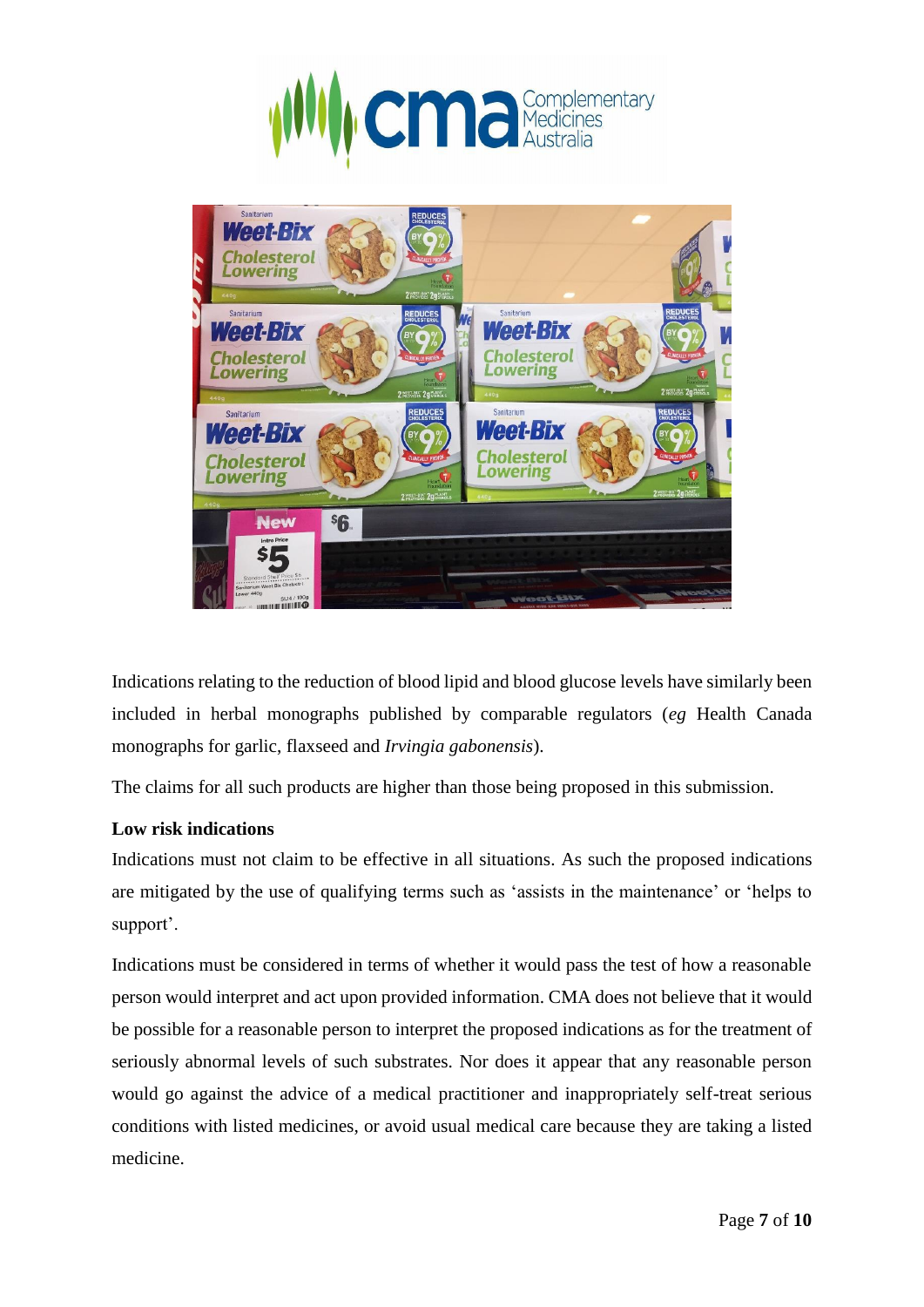

#### **Consumer information and transparency**

There is a great deal of information relating to the use of complementary medicine substances in connection with influencing physiological processes. Removal of such indications removes transparency for the consumer under circumstances where no harm is being caused. However, it may introduce risk for consumers if they are not aware that certain supplements may influence these physiological processes. It is inherently safer to include such indications with a risk mitigating statement as proposed below, so that consumers have the choice to not purchase such a product, or so that they may be reminded to check with their medical practitioner.

#### **Additional risk mitigators**

At a certain point during the last decade, the TGA began requiring the use of the term 'in healthy individuals' to satisfy concern that listed medicines would not be used by persons with potentially serious conditions such as hyperlipidaemia. In recent times it appears that use of the term has not been considered sufficient to ensure safe use, although it has not been clear that this has been connected to any identified problem with the use of the goods by individuals. Although as outlined above CMA believes the situation is low risk, we acknowledge the concern in this regard and therefore are proposing to replace the existing qualifier with a stronger disclaimer to even further mitigate risk. Use of a label advisory statement could be:

• *Not for treatment of high cholesterol/blood sugar/blood pressure/triglycerides.*

OR:

• *'Please see your doctor if concerned about your cholesterol/blood sugar/blood pressure/triglycerides*'.

CMA does not believe both label statements is necessary and would be difficult due to label constraints, therefore we are suggesting the use of one or the other statement.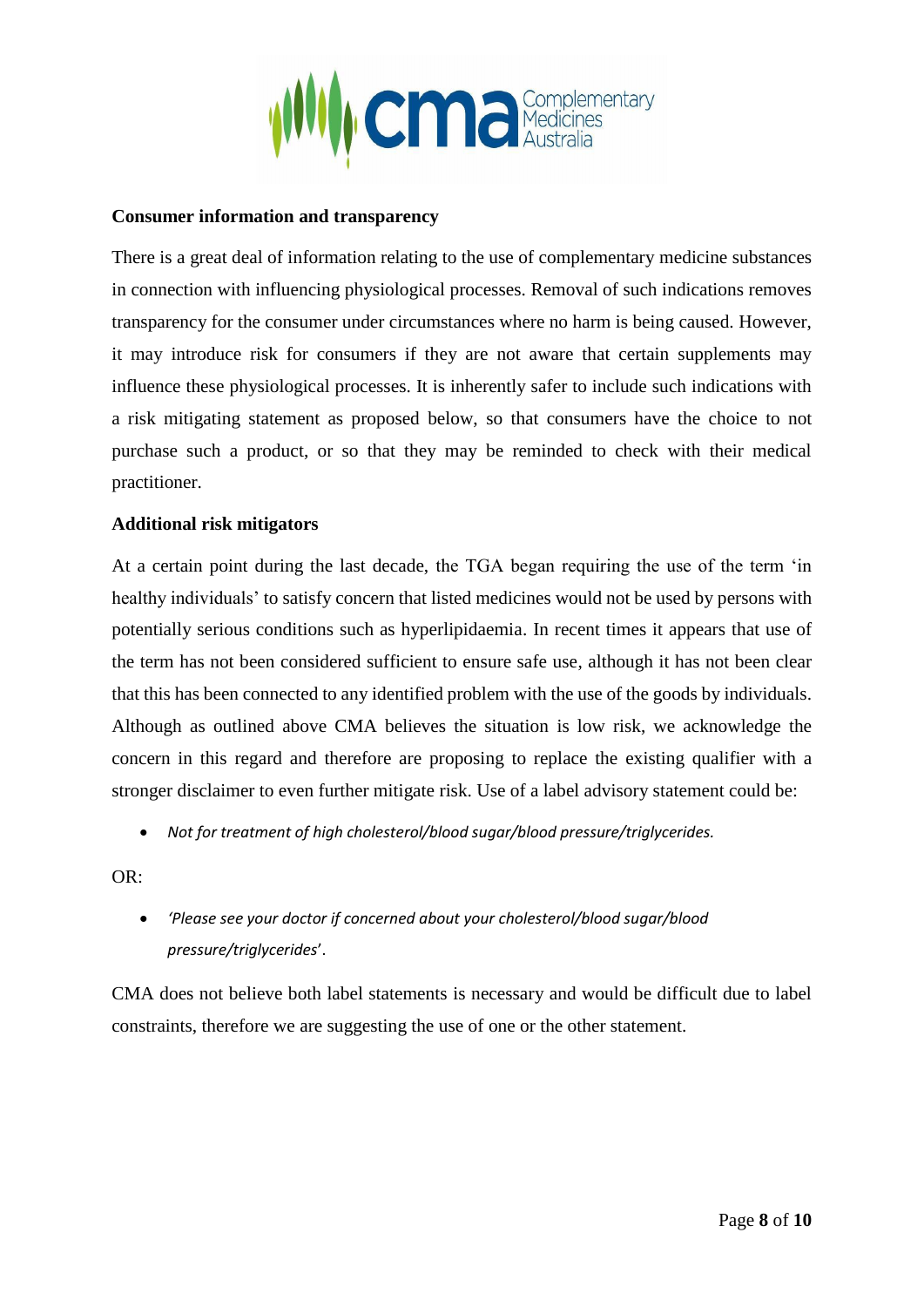

#### **Regulatory Impact**

The removal of these long used indications, that are consistent with low risk principles for listed medicines, represents a change in regulation that has regulatory impacts. It also does not appear to be in response to any primary problem or consequences that have been occurring. It has impacts upon Australians who are being blocked from receiving appropriate information and affecting their ability to make positive choices for maintaining their own health. There are questions outlined in the [Australian Government Regulation Impact Statement Preliminary](https://www.pmc.gov.au/sites/default/files/publications/003-AG-Preliminary-Assessment-Form.pdf)  [Assessment Form: Is a RIS Required?.](https://www.pmc.gov.au/sites/default/files/publications/003-AG-Preliminary-Assessment-Form.pdf) It does not appear that the concern for this group of indications matches a problem of any magnitude, and does not appear that the removal or banning of these indications is warranted. The stronger disclaimer proposed in this submission will already constitute an increase of regulation, and we propose that this increase is sufficient to address concerns.

#### **Summary**

The proposed indications do not meet the requirements of being a serious form of a disease, ailment, condition or defect. They do meet the TGA requirements for health maintenance claims. Excluding the indications, that have been safely used for decades, reduced transparency for consumers, possibly introduces risks, and reduces their ability to choose acceptable lifestyle interventions to maintain their health. Therefore, it has regulatory impacts upon individuals, as well as many businesses that have these indications on their products without any harm having been caused. However, CMA has proposed increased regulation to address the concerns by way of label advisory statements to further mitigate the possibility of any risk.